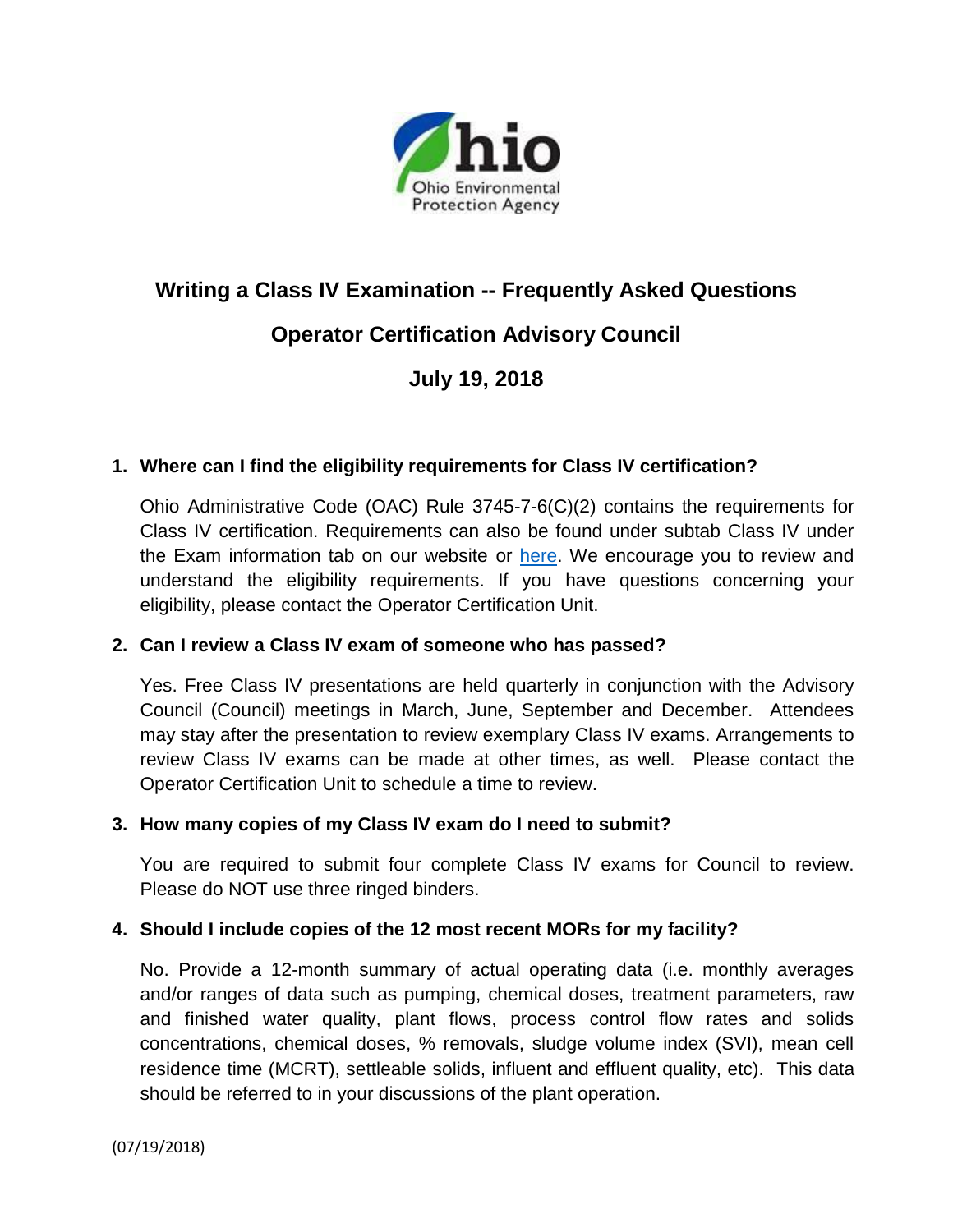# **5. Should I include photographs of equipment, basins, buildings, etc. in my examination?**

Pictures need only be included if they help to explain what you are describing in your exam. Make sure you reference the pictures in the body of the exam.

# **6. Can I just provide copies of my current and past position descriptions to answer questions in the "Experience" section?**

No. The Council is not looking for formal job descriptions. Please provide a detailed explanation of your duties. This information should be provided **in your own words.**

## **7. Should I include copies of facility plans, annual reports, engineering reports, etc in my examination?**

No. Unless otherwise indicated, your exam should not include documents prepared by others, such as facility plans, annual reports, engineering reports, etc. The exam must be **in your own words,** concise and address all of the above issues. It is appropriate for you to summarize these documents, if necessary, to respond to a question.

# **8. I'm not involved in my facility's budgeting process, the distribution/collection system, safety program, etc. Do I still have to write on these topics since these areas are not my responsibility?**

Yes. You are expected to provide responses to all areas in the class IV examination. You may have to research areas, and meet with other employees, for topics you are not familiar.

# **9. My facility wholesales water and does not own or operate the distribution system or only has satellite sewer systems. Do I have to write about the distribution system or satellite sewer system?**

Yes. You are expected to provide response to all areas in the class IV examination. You may have to research areas in which you are not familiar.

# **10.Can I include charts/graphs from a co-worker's Class IV examination in my examination?**

No. The exam must be **in your own words.**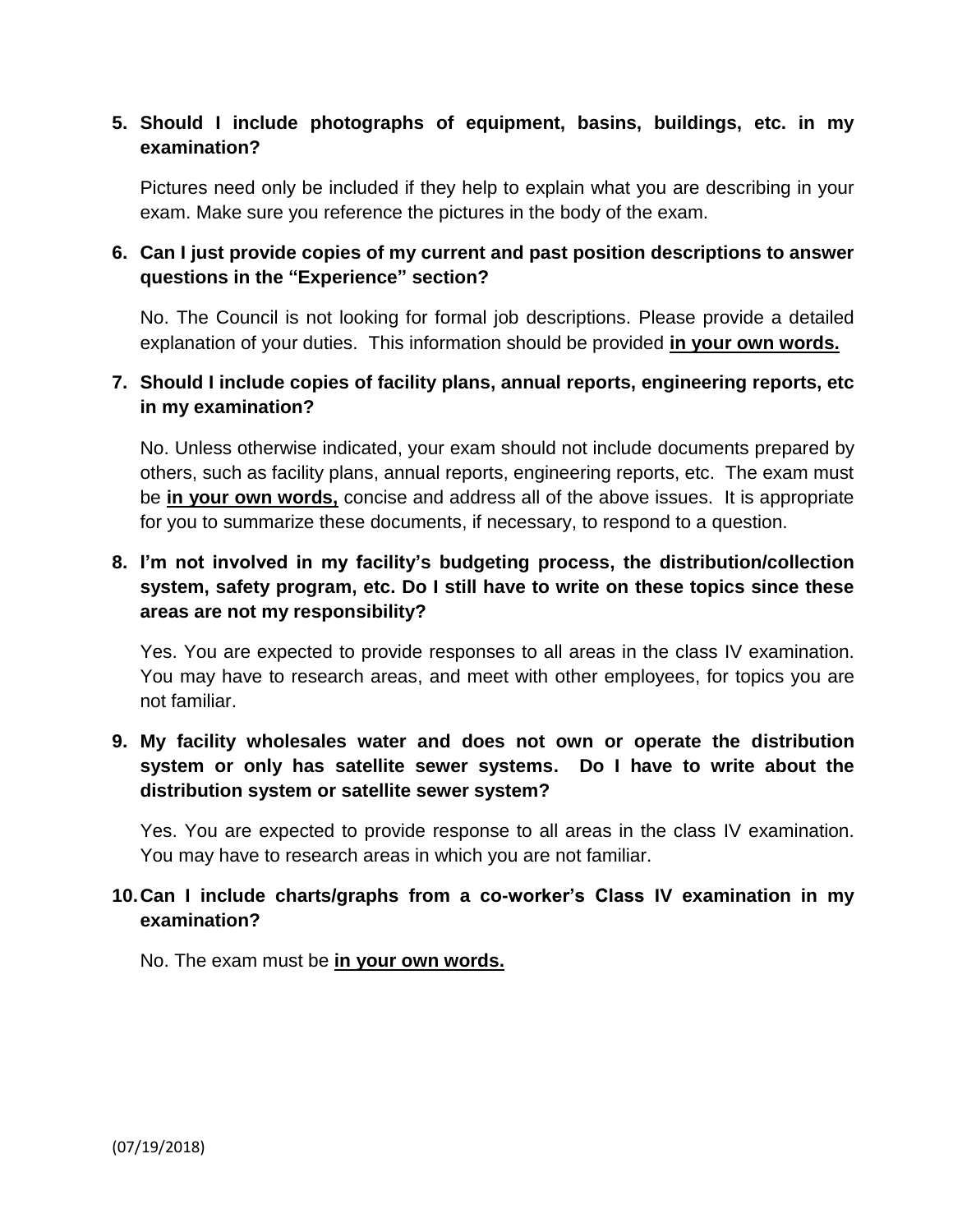# **11.Can I use design information from "Ten States Standards" for the design vs. actual discussion of my plant if the design information for the plant is not available?**

If you cannot determine the design information for your facility, then you could use "Ten States Standards." The Council would like to see a comparison of actual conditions to design criteria for each treatment unit to assist in determining the percentage of design capacity currently being used.

# **12.My facility contracts out solids handling, what should I include in my examination?**

You need to demonstrate a general understanding of regulations governing residual disposal and the process used to dispose of residuals. You should research your contractor's residuals reuse/disposal practices and provide a discussion of compliance with the governing regulations. The discussion must be **in your own words.**

# **13.My facility uses SCADA, what level of detail do you want to see in the examination concerning the SCADA system at my facility?**

Discuss how your facility is monitoring and controlling the individual treatment units using your SCADA system. Discuss your involvement in this process.

## **14.My facility accepts septage, what should I include in my examination?**

Describe and discuss how much septage your facility receives, from where, average concentration, loadings and the impacts of the septage on your treatment plant.

#### **15.Who evaluates the Class IV examination?**

At least 4 members of the Operator Certification Advisory Council (Council) evaluate each exam.

#### **16.Who serves on the Council?**

There are eight (8) voluntary Council members who are appointed by the Director. The membership consists of two (2) Ohio EPA employees, one (1) from the Division of Surface Water and (1) from the Division of Drinking and Ground Waters; two (2) members holding valid class III or class IV public water system operator certifications and actively employed by public water systems at the time of appointment; two (2) members holding valid class III or class IV wastewater works operator certifications and actively employed by wastewater works at the time of appointment; two (2) members who are registered professional engineers and are actively employed in the field of sanitary or environmental engineering at the time of appointment.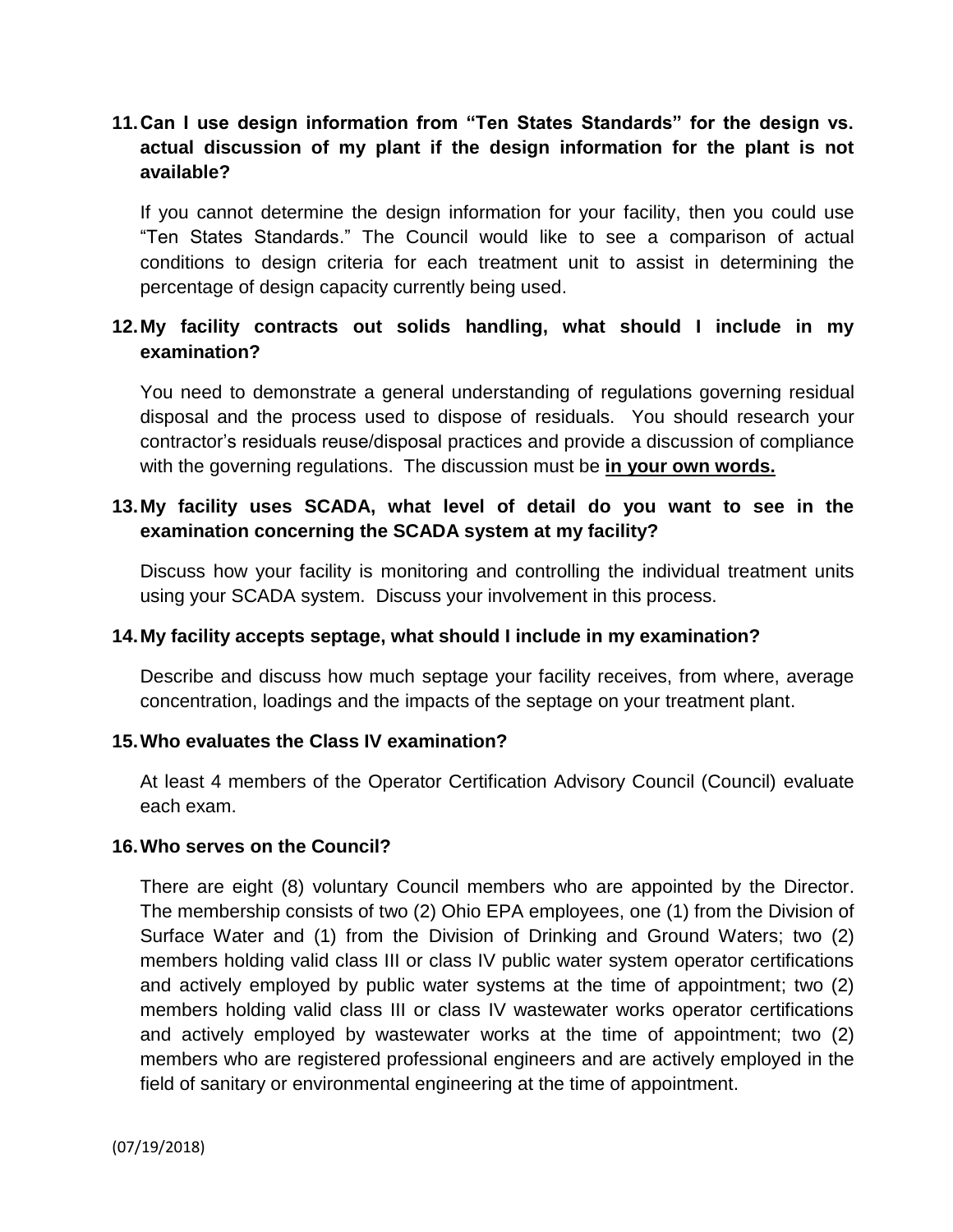Except for the two Ohio EPA members, no two council members can be employed by the same entity. Members of the council are appointed for a term not to exceed five years and shall not serve longer than two consecutive terms. Any vacancy occurring on the council can be filled by the Director's appointment of a member for the balance of the unexpired term. A Council member appointed for the balance of an unexpired term may be appointed for up to two additional consecutive full terms.

#### **17.How will my examination be scored?**

The four Council members reviewing the examinations use the guidance and the review checklist to determine if you have addressed the questions included in the guidance. The Council members discuss the examination and reach concurrence as to whether you passed the examination. You have three opportunities to pass the exam once approved.

#### **18.How does Council determine which exams are reviewed each month?**

It is the Council's goal to review exams within one month of the distribution of the exam to Council members. Exams are reviewed first by the number of submittal for an individual (third submittals take precedence over second submittals, second submittals take precedence over first submittals) then by the date the exam was received.

Letters regarding your exam status should be sent within three weeks after the Council meeting when the exam was discussed.

#### **19.If I need to resubmit my exam, how long do I have to complete revisions?**

You will have four months to complete your revisions.

## **20.Has the Council ever "failed" an applicant?**

Exams not meeting the guidance criteria are returned for additional information. Upon review of three submittals, the Council determines if a recommendation should be made to the Director to deny Class IV certification. In the event of a denial, the applicant may reapply to take the examination.

#### **21.Does anyone ever pass on the first attempt?**

Yes. Many of the exemplary Class IV examinations, you have an opportunity to review, are first attempt passes.

## **22.Can I meet with the Council if I have questions concerning what I need to include in my exam?**

Yes. Contact the Operator Certification Unit at 614-644-2752 or 866-411-OPCT (6728) to set up an appointment to meet with Council.